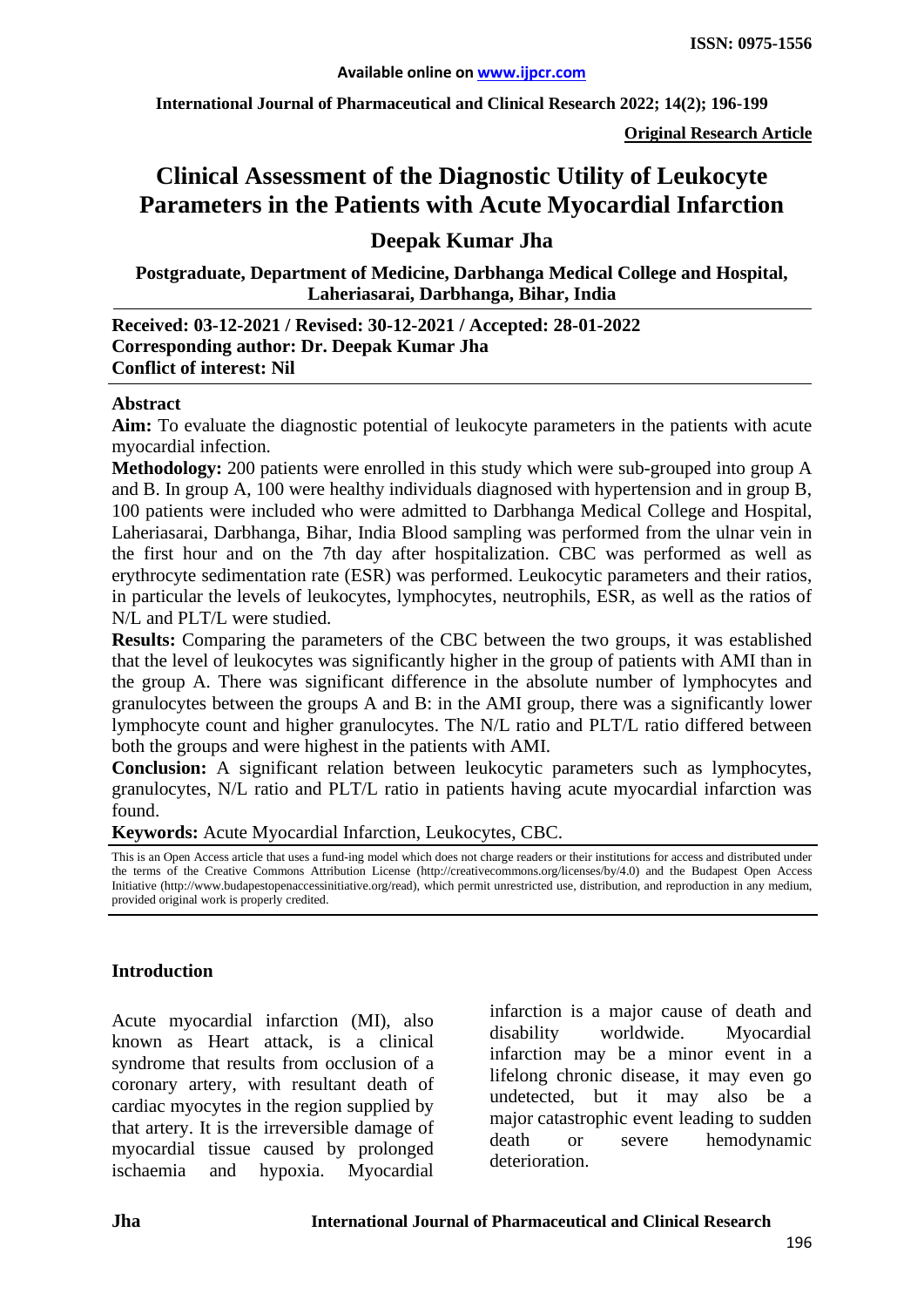Myocardial cell death can be recognized by the appearance in the blood of different proteins released into the circulation from the damaged myocytes: myoglobin, cardiac troponin T and I, CK, LDH, as well as many others. [1] Myocardial infarction is diagnosed when blood levels of sensitive and specific biomarkers such as cardiac troponin or creatinine kinase myocardial band (CKMB) are increased in the clinical setting of acute myocardial ischemia. [2]

During unstable periods of coronary atherosclerosis with activated inflammation in the vascular wall, patients may develop a myocardial infarction. Inflammation is a key feature of coronary atherosclerosis and its clinical manifestations. The leukocyte count is a marker of inflammation that is widely available in clinical practice. Leukocytosis has been consistently shown to be an independent risk factor and prognostic indicator of future cardiovascular outcomes, regardless of disease status. The leukocyte count is inexpensive, reliable, easy to interpret, and ordered routinely in inpatient and outpatient settings.

## **Materials and methods:**

200 patients were enrolled in this study which were sub-grouped into group A and B. In group A, 100 were healthy

individuals diagnosed with hypertension and in group B, 100 patients were included who were admitted to Darbhanga Medical College and Hospital, Laheriasarai, Darbhanga, Bihar, India.

Blood sampling was performed from the ulnar vein in the first hour and on the 7th day after hospitalization. CBC was performed as well as erythrocyte sedimentation rate (ESR) was performed. Leukcytic parameters and their ratios, in particular the levels of leukocytes, lymphocytes, neutrophils, ESR, as well as the ratios of N/L and PLT/L were studied.

## **Results:**

In group A, 56 were males and 44 were females and in group B, 63 were males and 37 were females. A mean age of the patients of group B was  $(58.42 \pm 14.72)$ years old while in group A, the mean age was  $(54.77 \pm 17.43)$ . Comparing the parameters of the CBC between the two groups, it was established that the level of leukocytes was significantly higher in the group of patients with AMI than in the group A. There was significant difference in the absolute number of lymphocytes and granulocytes between the groups A and B: in the AMI group, there was a significantly lower lymphocyte count and higher granulocytes. The N/L ratio and PLT/L ratio differed between both the groups and were highest in the patients with AMI.

| (Group A) and AMI (Group B) |                   |                   |           |  |
|-----------------------------|-------------------|-------------------|-----------|--|
| <b>Parameters</b>           | Group A $(n=100)$ | Group B $(n=100)$ | P value   |  |
| Age, years                  | $48.77 \pm 17.43$ | 58.42±14.72       | 0.01      |  |
| Men, $n$ $(\%)$             | 56 (56%)          | 63(63%)           |           |  |
| <b>WBC, 109/L</b>           | $5.89 \pm 0.44$   | $9.42 \pm 0.65$   | < 0.001   |  |
| Lymphocytes, 109/L          | $2.55 \pm 0.43$   | $1.68 \pm 0.47$   | 0.023     |  |
| Monocytes, 109/L            | $0.84 \pm 0.31$   | $0.47 \pm 0.12$   | < 0.001   |  |
| Granulocytes, 109/L         | $4.01 \pm 0.42$   | $7.68 \pm 0.89$   | <0.001    |  |
| N/L ratio                   | $2.21 \pm 0.56$   | $6.00 \pm 0.85$   | < 0.001   |  |
| <b>PLT/L</b> ratio          | $122.41 \pm 8.25$ | 168.58±13.04      | 0.001     |  |
| <b>ESR, mm/hour</b>         | $8.24 \pm 1.02$   | $11.97 \pm 0.87$  | ${<}0.05$ |  |

**Table 1: Comparison of CBC parameters between the patients with hypertension**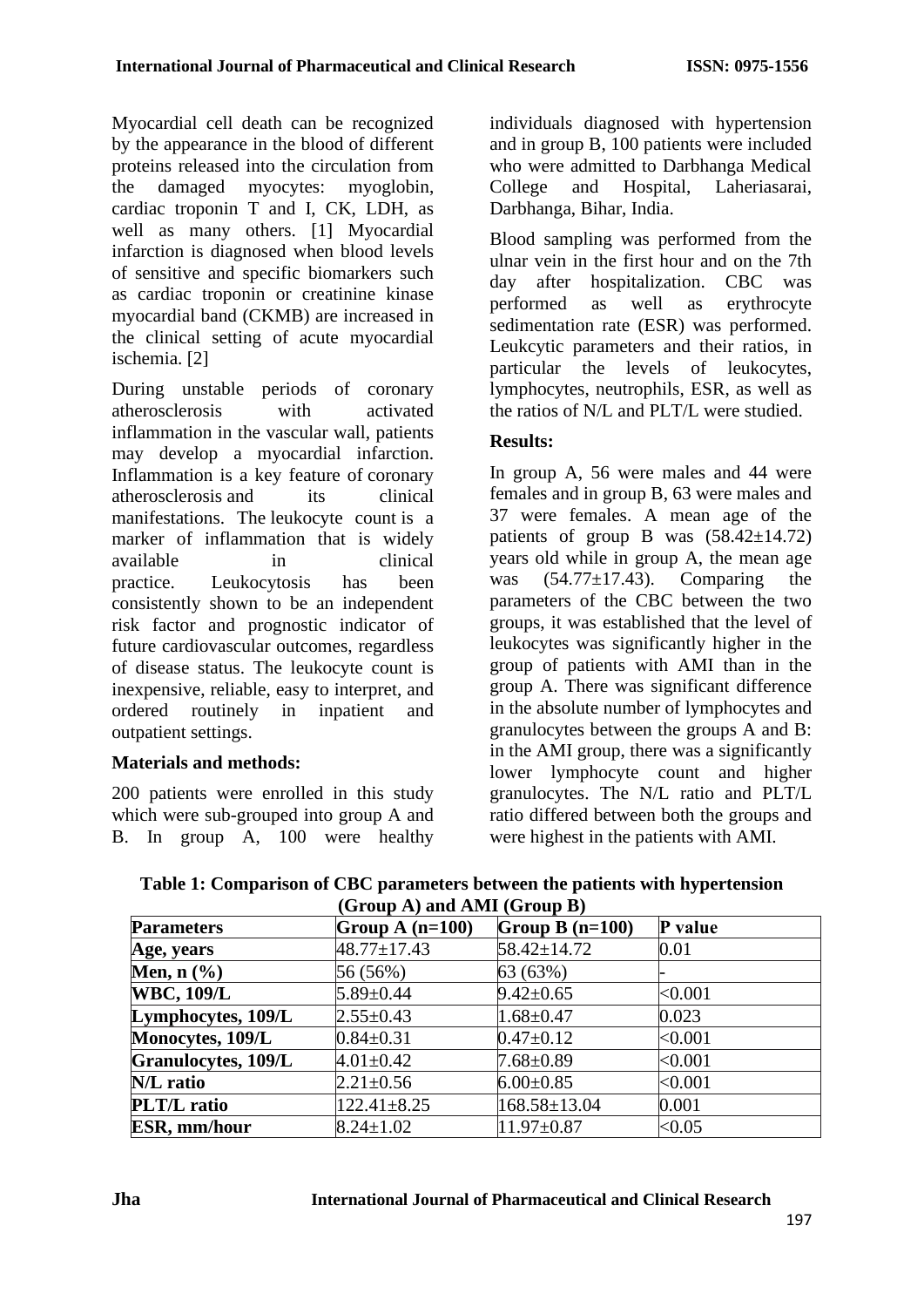| hospitalization and on the 7th day after MI |                  |                   |  |  |
|---------------------------------------------|------------------|-------------------|--|--|
| <b>Parameters</b>                           | Day 1            | Day 7             |  |  |
| <b>WBC, 109/L</b>                           | $9.42 \pm 0.65$  | $7.86 \pm 0.43$   |  |  |
| Lymphocytes, 109/L                          | $1.68 \pm 0.47$  | $2.31 \pm 0.56$   |  |  |
| Monocytes, 109/L                            | $0.47 \pm 0.12$  | $0.84 \pm 0.21$   |  |  |
| <b>Granulocytes, 109/L</b>                  | $7.68 \pm 0.89$  | $5.43 \pm 0.34$   |  |  |
| N/L ratio                                   | $6.00 \pm 0.85$  | $3.20 \pm 0.55$   |  |  |
| <b>PLT/L</b> ratio                          | 168.58±13.04     | $142.47 \pm 16.8$ |  |  |
| <b>ESR, mm/hour</b>                         | $11.97 \pm 0.87$ | $20.98 \pm 1.88$  |  |  |

**Table 2: Comparison of CBC parameters in the AMI patients at the time of hospitalization and on the 7th day after MI**

The difference in leukocytic parameters was significantly observed at the time of admission and at the day 7 after admission. Lymphocyte counts were significantly increased as well as granulocytes and PLT/L ratio were decreased after 7 days of admission.

## **Discussion:**

Cardiovascular disease (CVD) is the leading cause of death in the Western world. [4] One of its most insidious forms is coronary heart disease (CHD) due to atherosclerosis. [5] Various types of inflammatory cells, including monocytes, lymphocytes, eosinophils, and neutrophils, have been implicated in CHD. [6]

Correlation of the leukocyte count with CHD and investigations into the utility of the leukocyte count as a risk factor and prognostic indicator in patients with CHD are consistent with the current concept that atherosclerosis is an inflammatory disease [5]. According to this concept, monocytes are recruited from the peripheral blood into the vessel wall after endothelial injury. The recruited monocytes differentiate into macrophages that phagocytose lipids and secrete metalloproteinase enzymes, such as elastase and collagenase, within the atherosclerotic lesion [5, 7].

In addition, neutrophils and mast cells that also secrete or induce degradative proteases begin to accumulate in the plaque [8, 9]. Over time, the recruitment and accumulation of inflammatory cells increase the lipid and inflammatory cell content of the plaque and cause extensive neovascularization of involved adventitia and intima [10]. The atherosclerotic plaque becomes more vulnerable to rupture, leading to cardiovascular events. When plaque rupture does occur, it is usually followed immediately by mural or occlusive coronary thrombosis and dynamic vasoconstriction on exposed intimal tissue in or near areas of luminal inflammation [11].

Neutrophils can affect platelet function by direct adhesion or by secretory factors. In contrast, the number of lymphocytes in AMI tends to decrease. We were able to confirm this pattern when comparing patients with AMI and healthy volunteers, at the same time there were no differences in the group of patients with stable coronary heart disease. This can be explained by the fact that the decrease in the number of lymphocytes is associated with physiological stress, which leads to increased cortisol levels and activates the process of apoptosis in the lymphocytes [12].

## **Conclusion:**

A significant relation between leukocytic parameters such as lymphocytes, granulocytes, N/L ratio and PLT/L ratio in patients having acute myocardial infarction was found. Levels of leukocytic parameters are commonly available and informative markers that provide additional information about the processes